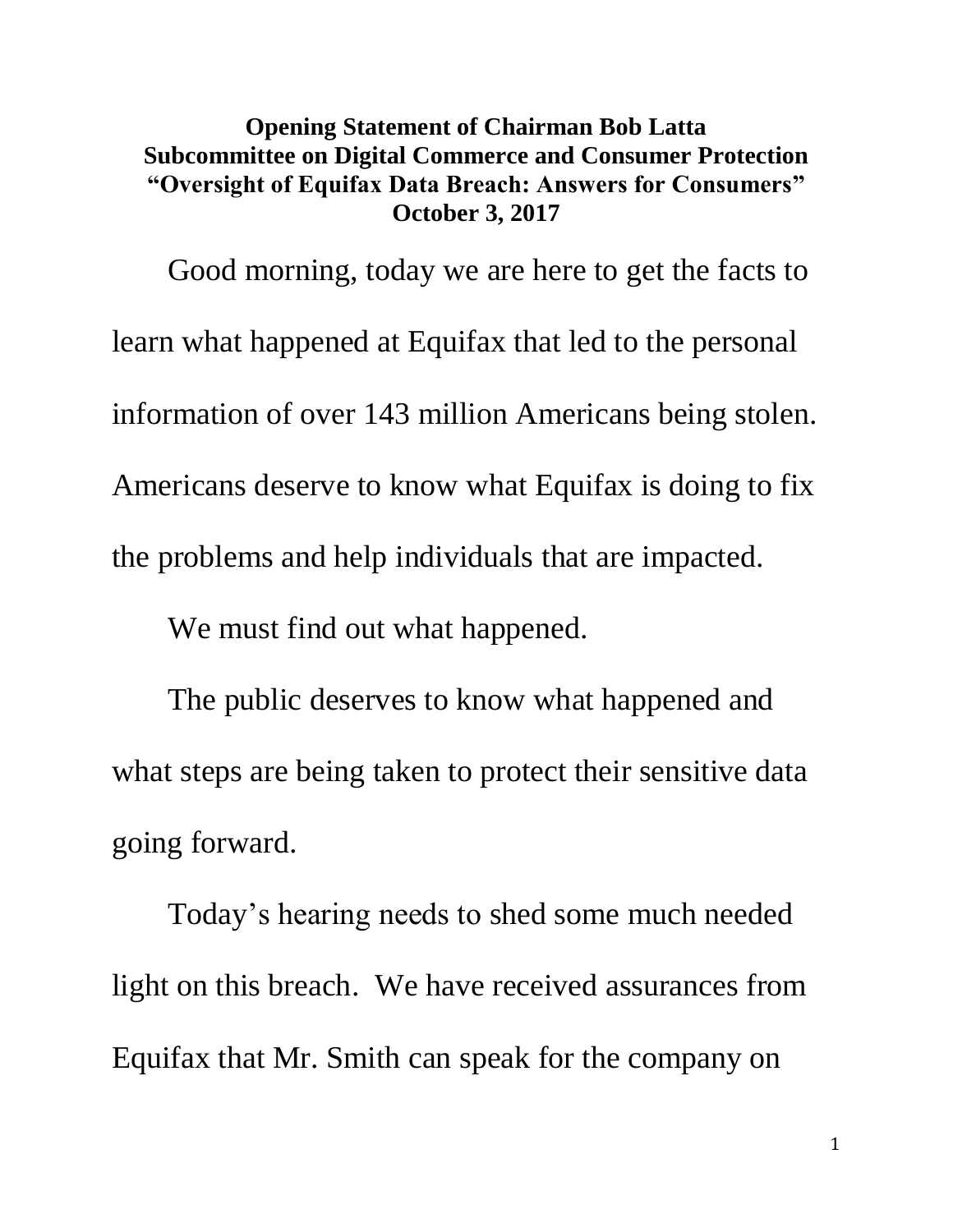concrete remediation steps the company took in the aftermath to secure its computer systems and to protect affected U.S. consumers, as well as what happened when he was the Chief Executive.

As Chairman of the Digital Commerce and Consumer Protection Subcommittee, I often speak about the fact that we live in a digitally-connected world. That fact of life can have many positive implications, far and wideranging, for commerce, trade, communications and entertainment.

This Equifax breach is a massive reminder of the bad actors that exist and of the security challenges confronting our digitally-integrated and data-powered economy. In this case, sensitive personal information that is used to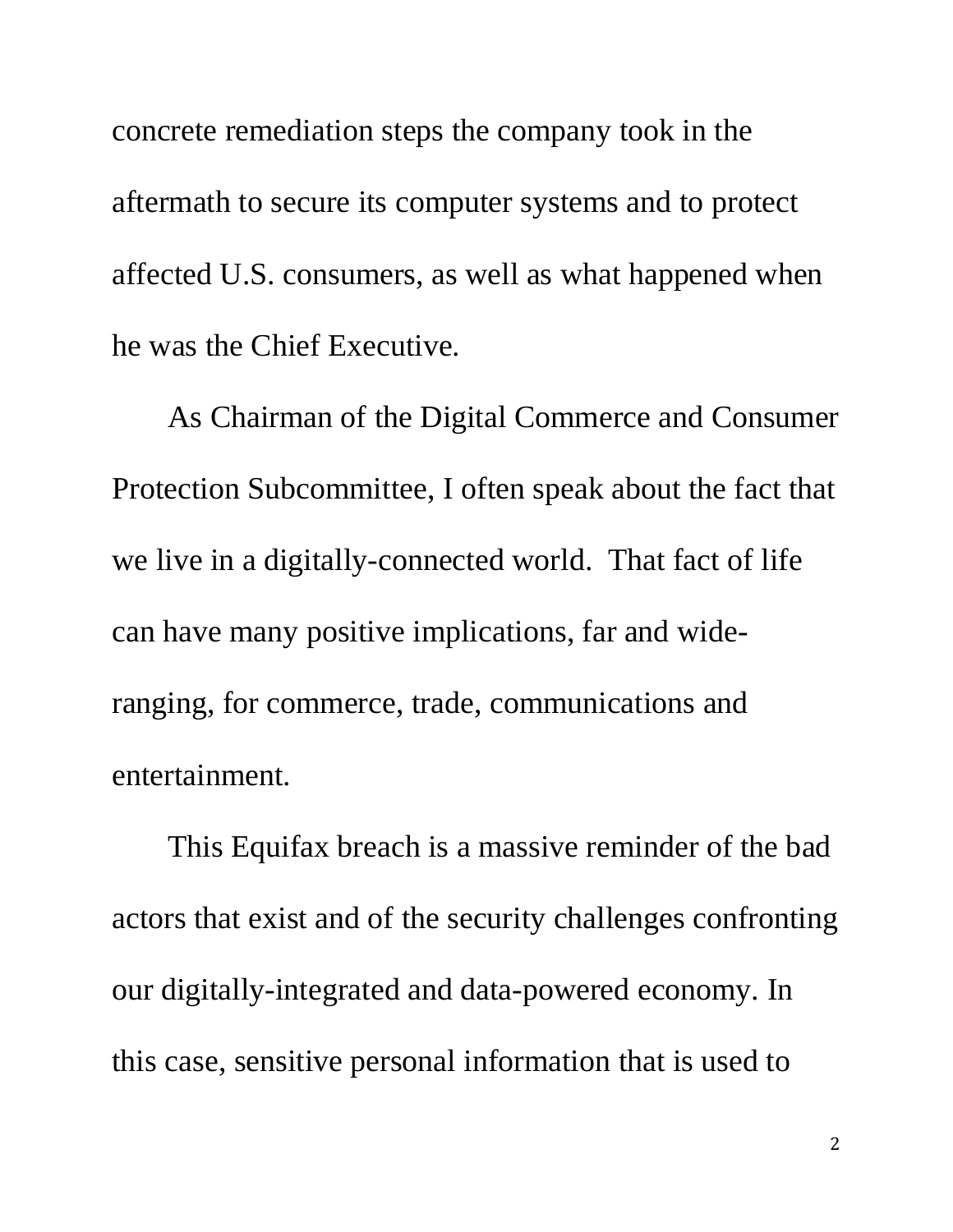build credit histories and allow individuals to engage in commerce—open credit cards, buy cell phones and appliances, and secure mortgages has been compromised.

Reasonable security measures must be implemented, practiced, and continually improved by companies that collect and store data in order to guard against unauthorized access to sensitive personal information. Otherwise, consumers can face substantial financial harm. This risk is deeply concerning to me, and I know the other Members of this Subcommittee share that view.

Priority number one: We must protect Americans and work to safeguard their personal information online.

The recent Equifax data breach is unprecedented and it is also unique because of the sensitivity of information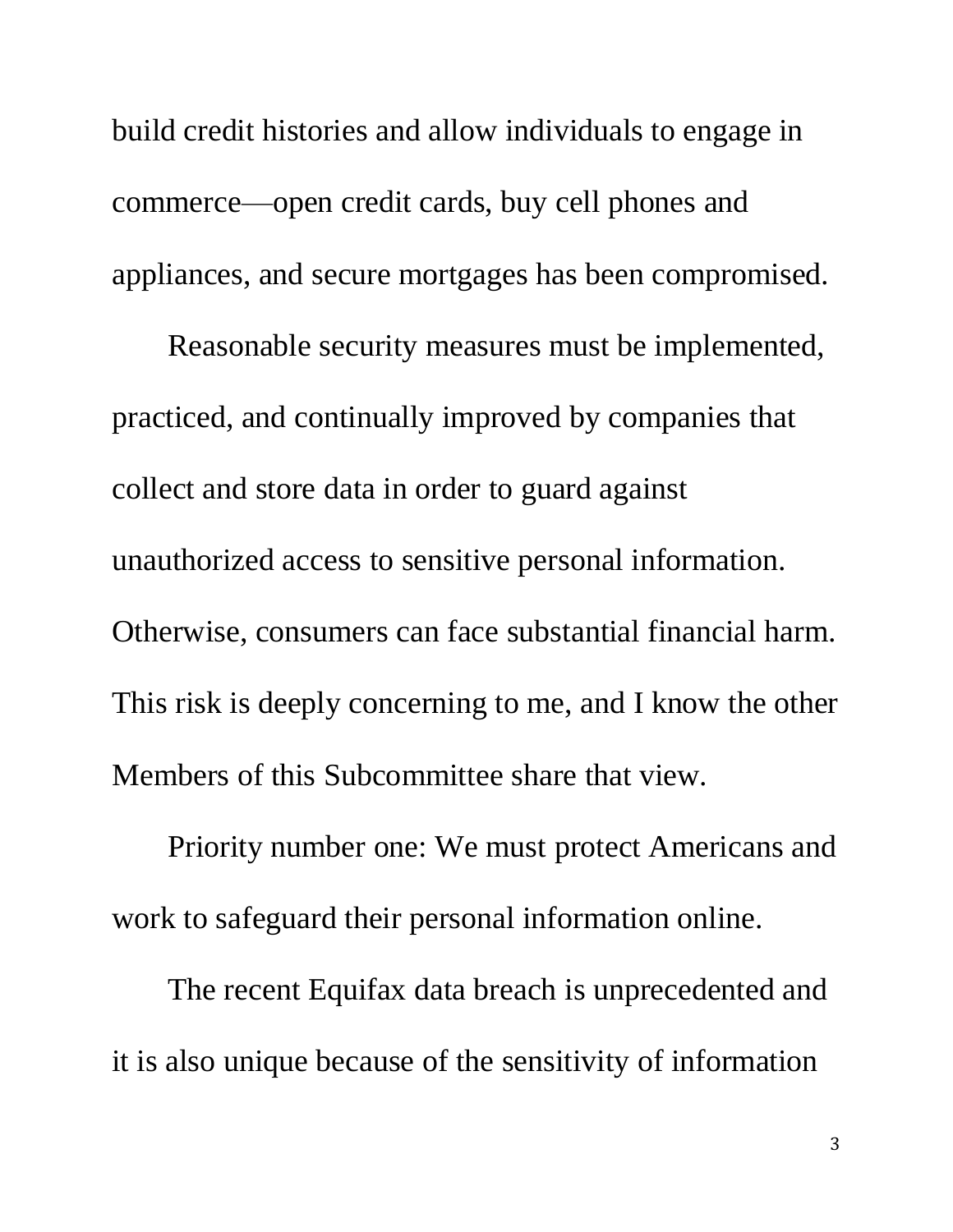stolen— including full nine-digit social security numbers. Over 143 million Americans are potentially impacted. This represents approximately 44% of the total U.S. population. In my home State of Ohio, approximately 5.2 million consumers are likely affected.

Based on the information released by Equifax, we are informed that the massive amounts of personal and financial information was accessed from mid-May through July 2017, including names, birthdates, addresses, and in some cases, driver's license information. In addition, over 200,000 people had their credit card information stolen, and over 180,000 people had credit dispute documentation stolen.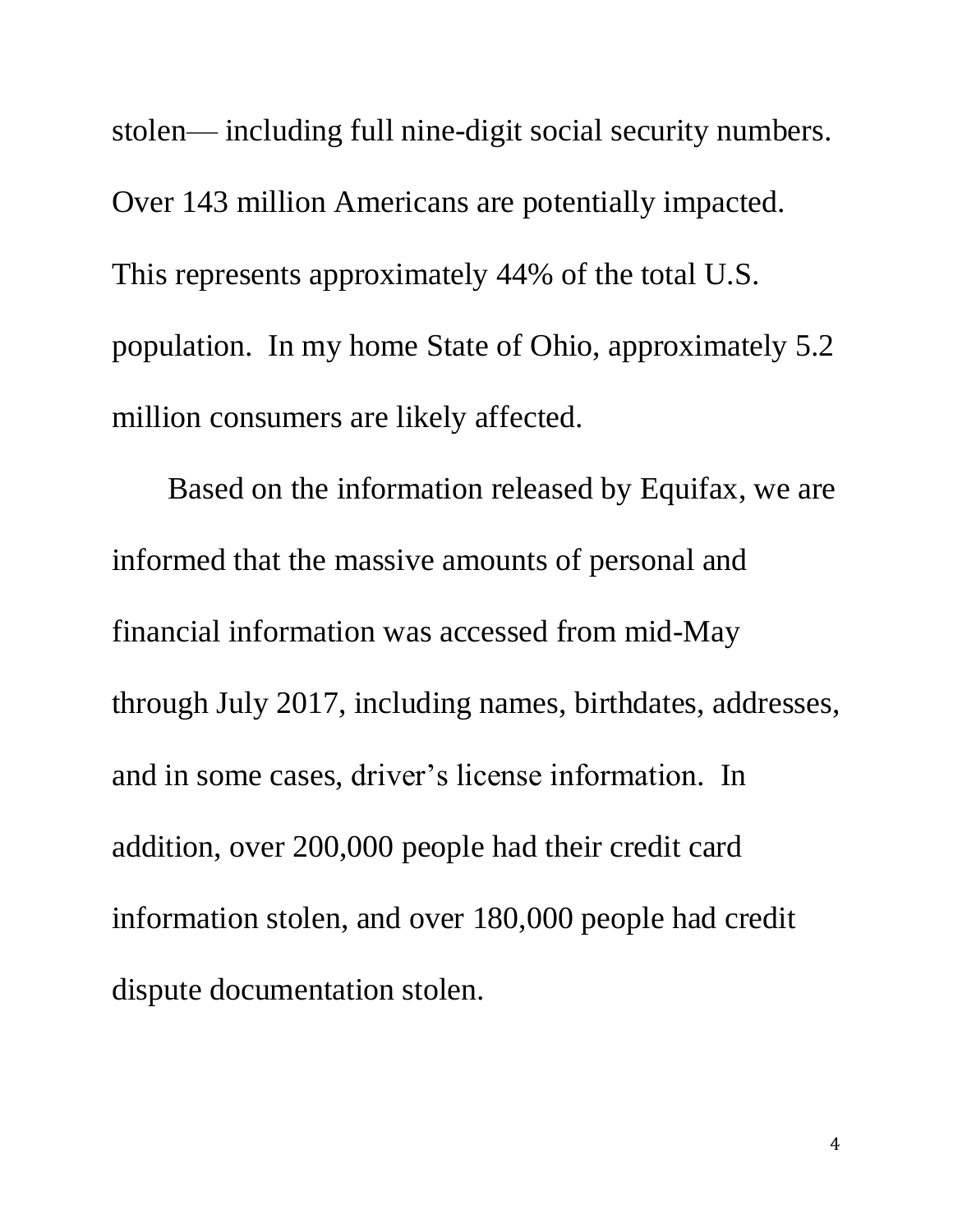That is a staggering amount of sensitive personal information. It impacts an extraordinary number of creditvisible Americans, that in the hands of bad actors that could result in fraud or identity theft. We need these numbers confirmed.

Today, we must understand the following:

First, how did the hackers get into Equifax's system for so many weeks and pull so much information out of the system without being detected?

Second, what processes and procedures were in place in the event of such a breach and were those processes followed? There are many questions as to who knew what, and when this information was known? This will have implications in other ongoing investigations.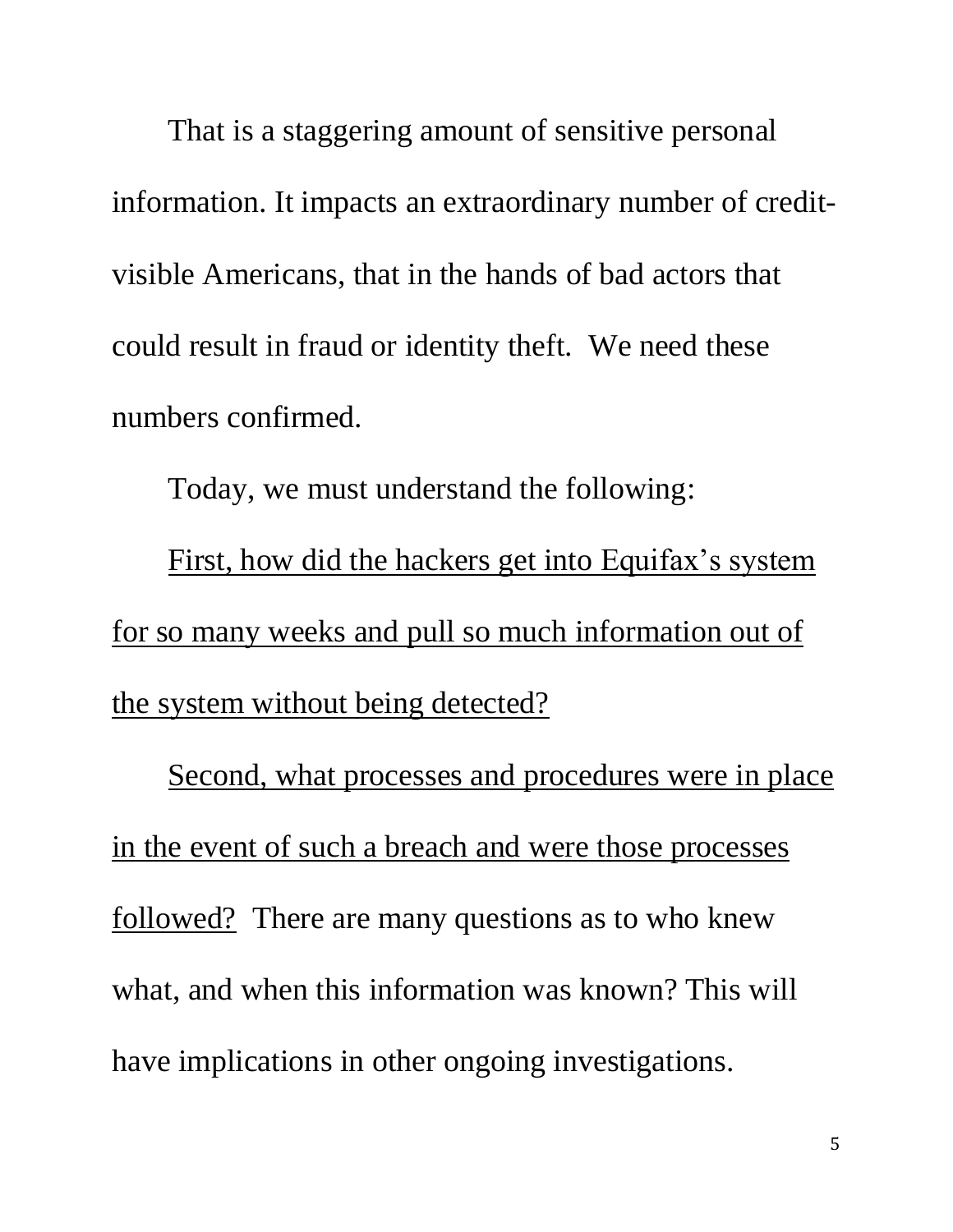Further, the Chief Information Officer and Chief Security Officer made retirement announcements shortly after the public notice of the breach and have not been available for questions about their role.

And, despite months of delay, why was Equifax's notification and consumer protection process still met with misinformation, glitches, and overall confusion? For example, there were numerous reports of difficulties accessing Equifax's dedicated website or call centers. And there were dismaying reports that the official Equifax Twitter account directed consumers to a fake website.

I think the American public deserves to know the facts about when and how Mr. Smith, company management, and the board of directors were made aware